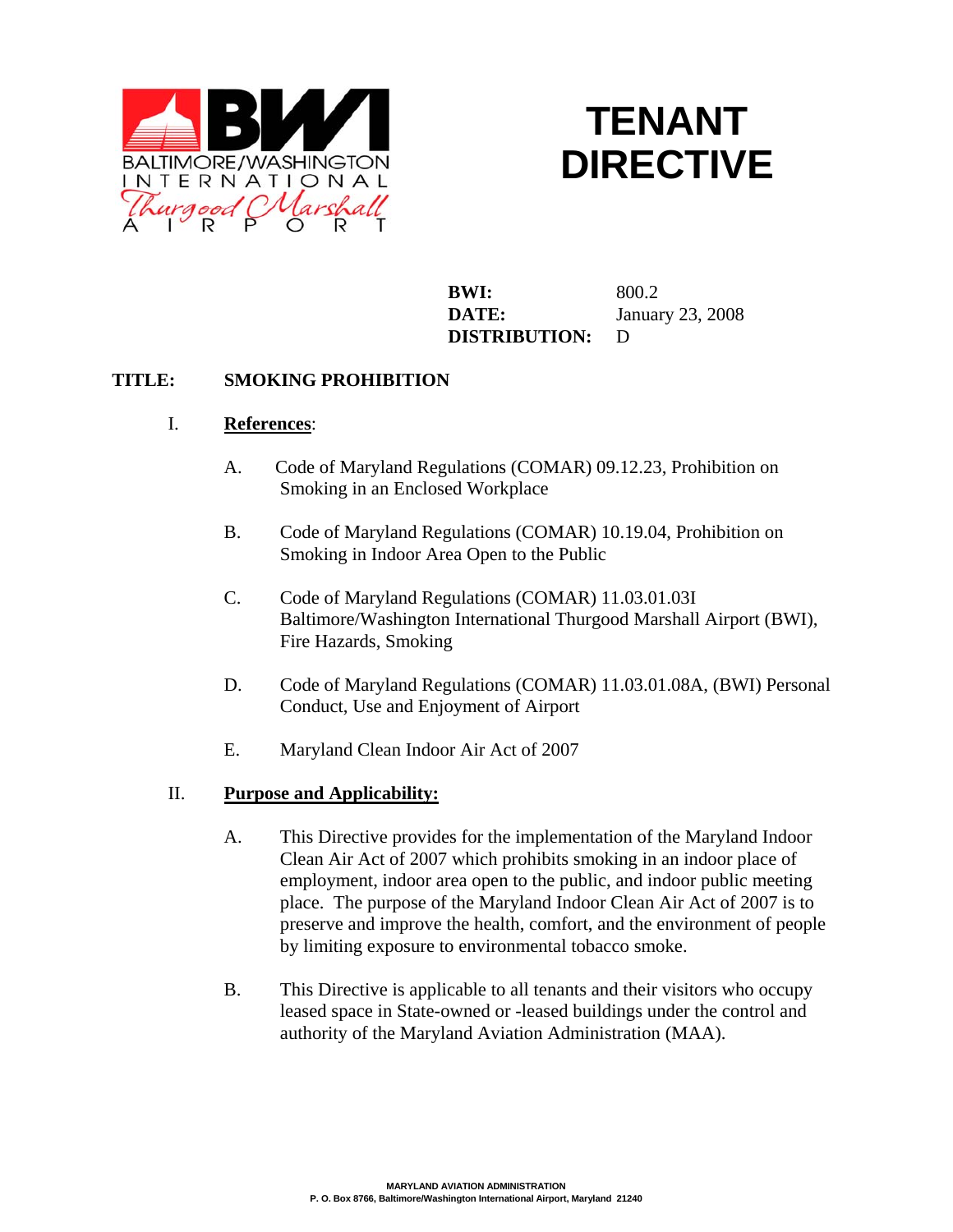BWI Tenant Directive 800.2 Page Two

## III. **Directive Statement:**

- A. Smoking is prohibited in all State-owned or -leased buildings under the control and authority of the MAA and in all Air Operations Areas.
- B. If any employee is found smoking in any place other than a designated smoking area, the infraction shall be reported to the employer, and the employer shall take appropriate administrative actions to modify this behavior.
- C. If the Department of Labor, Licensing & Regulation or Department of Health & Mental Hygiene receives a complaint of smoking in the workplace, the employer (Tenant) will be investigated by one of the State agencies indicated above which receives the complaint. If the employer is found in non-compliance, monetary fines may be issued by that State agency.
- D. Designated outdoor smoking areas for all MAA-owned and -leased buildings shall be a minimum of 10 feet from any employee or public entrance/exit. Effective January 1, 2008, the designated smoking areas at the terminal will be on the outer curb (center-island) of the upper and lower levels of the Terminal. Smoking is prohibited on the inner curb of the upper and lower levels and all other areas of the Terminal.
- E. The employer (Tenant) at MAA-owned and -leased buildings other than the Terminal may designate an outdoor smoking area as indicated in "D" of this section. If the building is shared with MAA, the Tenant shall use the MAA designated outdoor smoking area. The Deputy Executive Director, Business Management and Administration, is designated as the individual charged with resolving any conflicts that may arise under this policy.
- F. The employer (Tenant) at MAA-owned and -leased buildings will be charged for the cost of cleaning the area(s) necessitated by the action of their employee(s) in contravention of this Directive. The employer (Tenant) will be billed for the cost and the bill sent to the lessee by the MAA.

## IV. **Posting of Signs:**

- A. A "NO SMOKING" sign shall be posted conspicuously at the entrance to all leased areas.
- B. The sign shall contain the words "NO SMOKING."